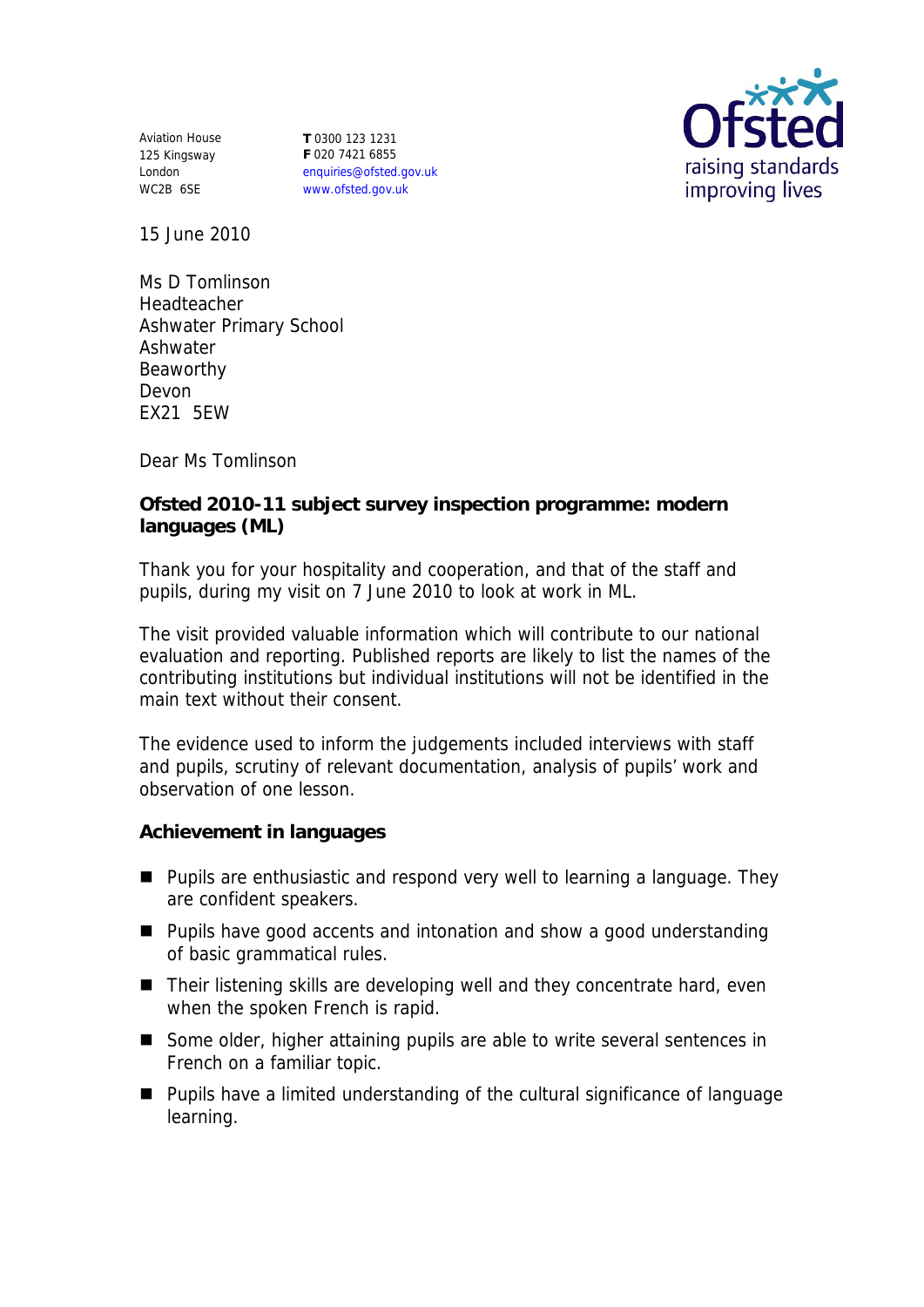**Quality of teaching in languages**

- The teacher is making good use of the Key Stage 2 framework for languages to support her long-term planning and is creative in the nature of activities she uses in the classroom.
- She models clear French for her pupils and they try hard to copy her accent and intonation.
- The use of the target language is good and is well supported by gesture and clarity of instructions. The teacher models well what she wants pupils to do and this allows her to use even more French. The extensive use of French in the classroom is valued by pupils and is seen as important in helping them to learn.
- A wide range of resources is used in lessons although pupils' use of computers in French is underdeveloped.
- Some tasks are differentiated to ensure that higher attaining pupils with more experience can write more extensively.
- Pupils' comprehension is regularly checked. The teacher uses the plenary well at the end of the lesson to check how well new language has been mastered. However, pupils are not formally assessed.

**Quality of the curriculum in languages**

- Whole-school curriculum planning for French is in the early stages of development. The school recently decided to adopt a published scheme and so detailed plans are not yet in place for the next cohort.
- The current time allocation for the weekly lesson for the mixed-age class is good. However, no follow-up is planned during the week in between these sessions.

**Effectiveness of leadership and management in languages**

- You provide good support for the introduction of French. In the early stages of formal development, the implementation of language provision has been carefully considered. This is reflected well in both the school and subject development plans.
- Well-received local authority training is available to the coordinator but not yet to the class teacher. Action plans make it explicit, however, that development time for both members of staff has been planned for before the subject becomes statutory.<sup>1</sup>
- The governing body provides good support. Monitoring has not yet taken place but the school has indicated that it values the subject by including a comment about pupils' achievement in French in the annual reports.
- Transition arrangements at subject level are not yet developed.

 $\overline{a}$ 

<sup>&</sup>lt;sup>1</sup> This inspection took place before it was known that the new primary curriculum would not be continued.